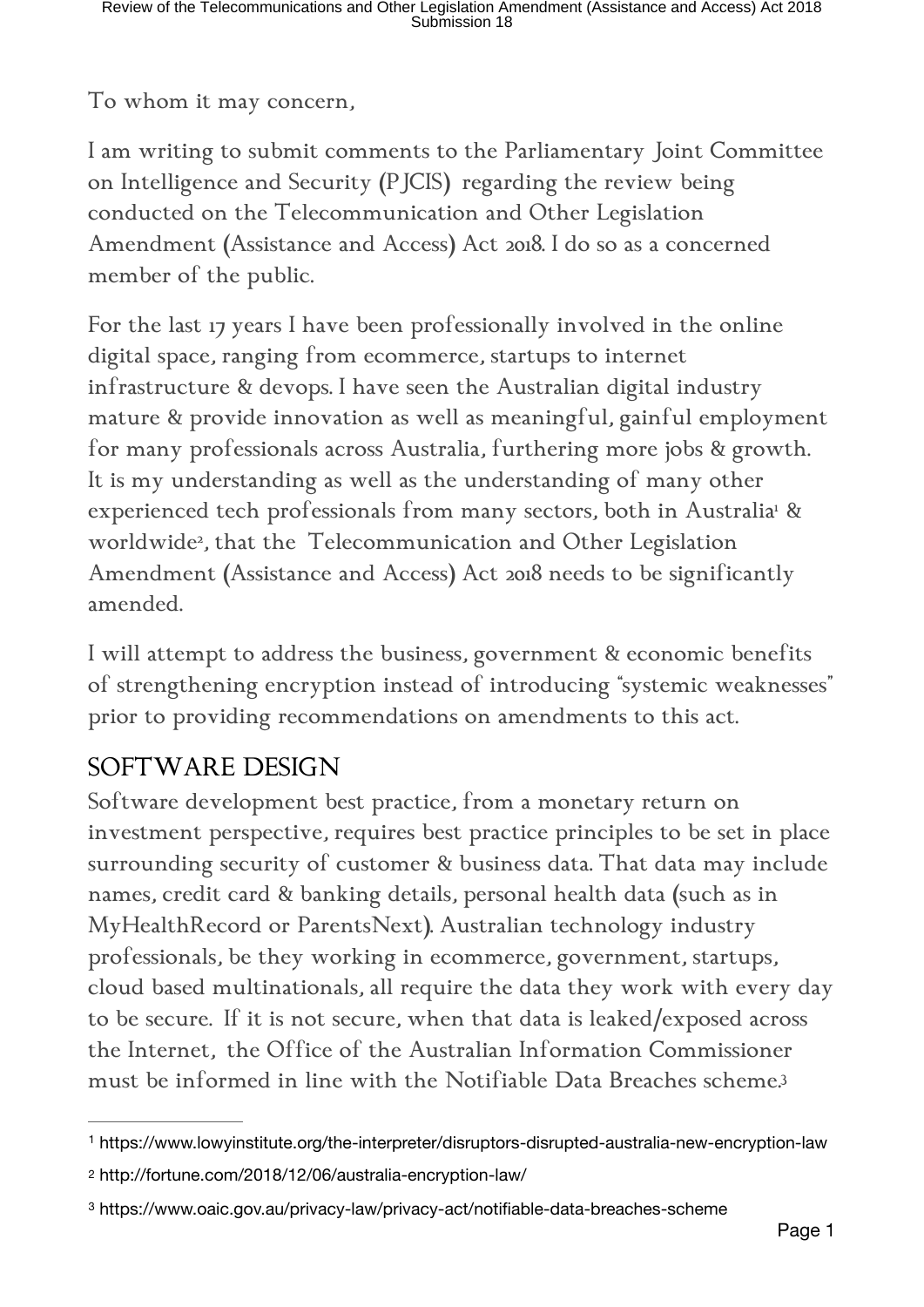Furthermore, if these breaches affect European businesses & customers, due to Australian startups, businesses & multinationals doing international trade, that security breach may incur fines in line with GDPR regulations.<sup>4</sup>. Effective software design worldwide does not sacrifice security for convenience<sup>5</sup>. Numerous security breaches leaking personal data across the Internet, now ranging into the billions of users worldwide, show that encryption & security is not only big business, but also good business practice. This business practice helps foster GDP growth & innovation in Australia through startups, multinationals & the technology sector.

## SYSTEMIC WEAKNESS

Introducing any form of systemic weakness into software developed in Australia, by Australians or for Australians also exposes that weakness to the rest of the world, even if unintentionally. This is how software attack vectors shown by information security experts such as Edward Snowden, are used at nation state level.

It would seem somewhat contradictory for a nation such as Australia to enforce privacy/security regulation through the OAIC & then let software used & developed by Australians to be a petri dish for offensive attack vectors against citizens in Australia as well as worldwide.

Government based projects such as MyHealthRecord & ParentsNext have already leaked citizen data, in addition to the metadata legislation now having over 1100 agencies/businesses accessing citizen data without consent or oversight. Adding in any further weaknesses to software design & development will only provide easier targets for other nation states & criminal enterprise to profit from misuse & mismanagement of data linked to Australian citizens. This not only lessens the standing of the Australian technology industry worldwide but also shows the apparent disregard some political parties & entities have for the integrity of Australian citizens' privacy.

<sup>4</sup> https://www.oaic.gov.au/resources/agencies-and-organisations/business-resources/privacybusiness-resource-21-australian-businesses-and-the-eu-general-data-protection-regulation.pdf

https://www.engadget.com/2018/02/16/how-security-became-more-important-than- <sup>5</sup> convenience/